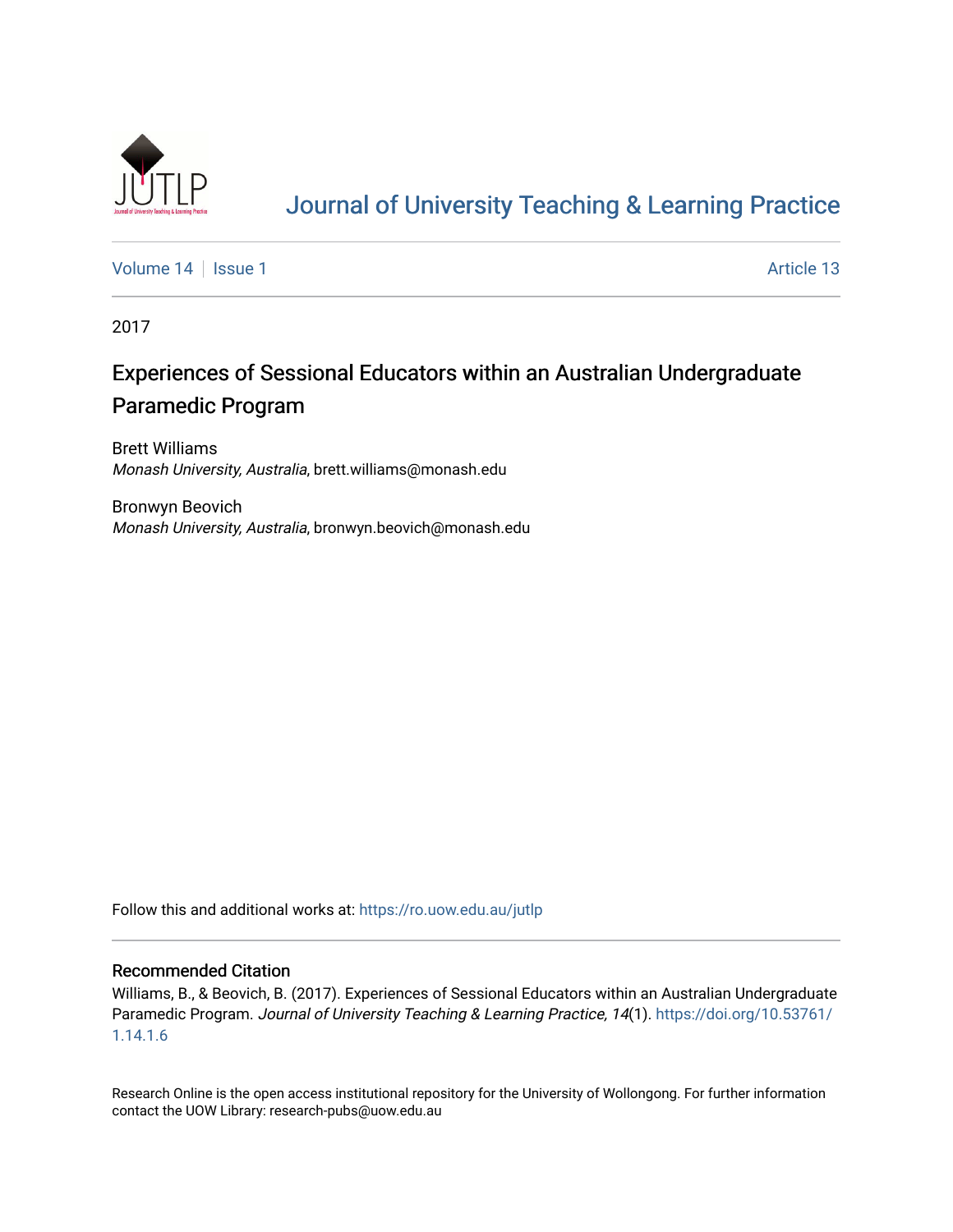## Experiences of Sessional Educators within an Australian Undergraduate Paramedic Program

## Abstract

Background: The use of casual staff within the university undergraduate educational setting is a widespread phenomenon worldwide. However a lack of understanding exists regarding experiences of recruitment, support, professional development and other perceived professional needs in this area. Although previous studies of the experience of sessional educators have been reported in the literature, this is the first to describe experiences within the paramedic discipline.

Objectives: To explore the experiences of sessional educators in an undergraduate program within the paramedic department of a university in Melbourne, Australia.

Methods: A qualitative methodology was used that involved 10 semi-structured interviews with a purposive sample of sessional paramedic educators. Data collected from the interviews were thematically analysed to identify major issues from interview transcripts. The study was conducted in the paramedic department of a major university located in an outer metropolitan area of Melbourne, Australia.

Results: Interview analysis identified five key themes of the sessional paramedic educator experience: informal processes, program inconsistencies, preparation for teaching, connection and support, and, educator benefits.

Conclusion: This study fills a gap in the literature by describing the experiences of paramedic sessional educators, which was previously unreported. Many of the experiences expressed were commonly reported in the literature from other disciplines. Although the experiences was generally described as positive, the study identified a need for targeted support of these individuals, including formalisation of employment procedures, encouraging the open and timely transmission of information, as well as provisions for performance feedback and professional development.

### Keywords

paramedic, casualisation, professional education, staff development, allied health personnel, emergency medical technicians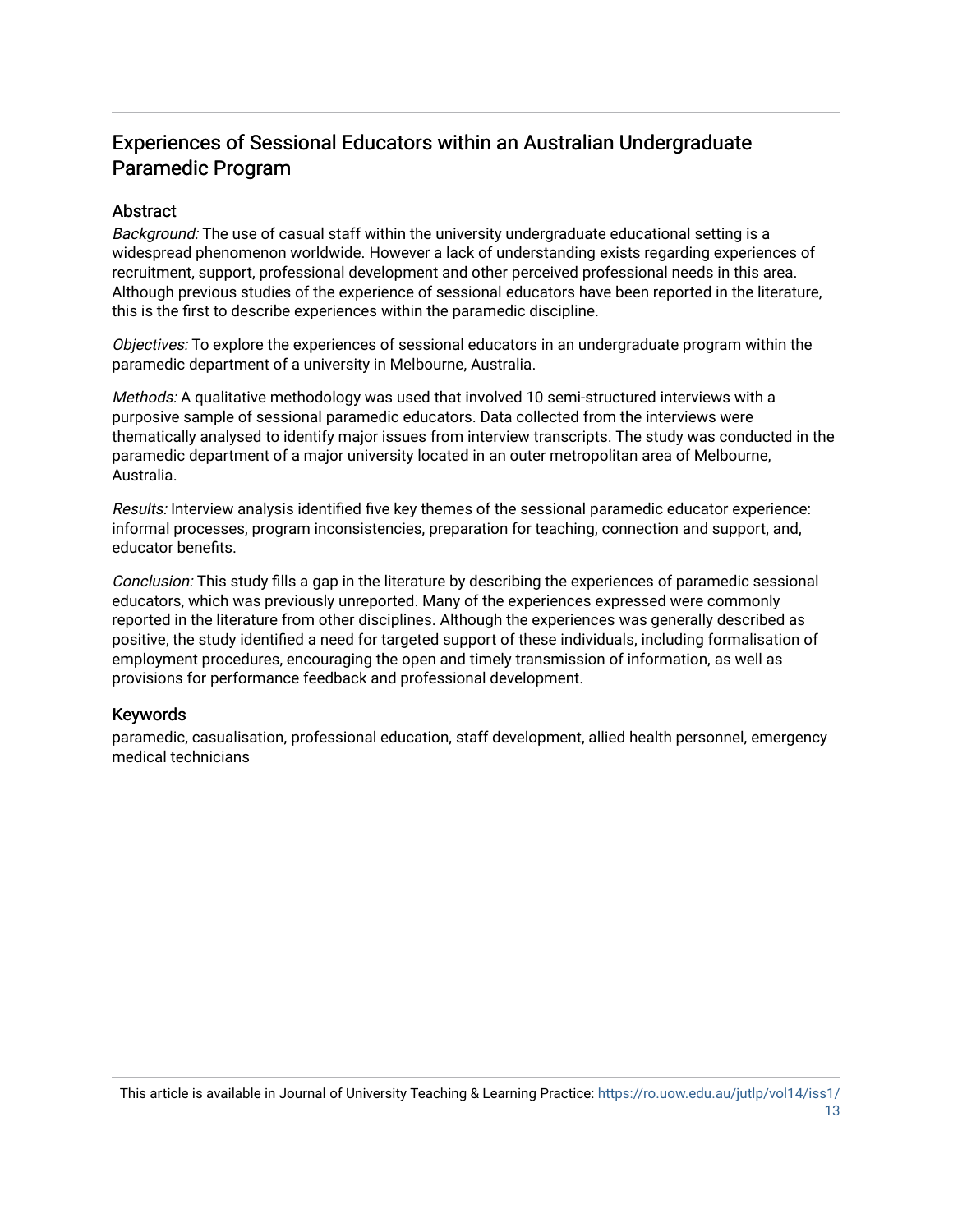

# [Journal of University Teaching & Learning Practice](https://ro.uow.edu.au/jutlp)

[Volume 14](https://ro.uow.edu.au/jutlp/vol14) | [Issue 1](https://ro.uow.edu.au/jutlp/vol14/iss1) Article 13

2017

## Experiences of Sessional Educators within an Australian Undergraduate Paramedic Program

Brett Williams Monash University, Australia, brett.williams@monash.edu

Bronwyn Beovich Monash University, Australia, bronwyn.beovich@monash.edu

Follow this and additional works at: [https://ro.uow.edu.au/jutlp](https://ro.uow.edu.au/jutlp?utm_source=ro.uow.edu.au%2Fjutlp%2Fvol14%2Fiss1%2F13&utm_medium=PDF&utm_campaign=PDFCoverPages) 

## Recommended Citation

Williams, B., & Beovich, B. (2017). Experiences of Sessional Educators within an Australian Undergraduate Paramedic Program. Journal of University Teaching & Learning Practice, 14(1). [https://ro.uow.edu.au/](https://ro.uow.edu.au/jutlp/vol14/iss1/13?utm_source=ro.uow.edu.au%2Fjutlp%2Fvol14%2Fiss1%2F13&utm_medium=PDF&utm_campaign=PDFCoverPages) [jutlp/vol14/iss1/13](https://ro.uow.edu.au/jutlp/vol14/iss1/13?utm_source=ro.uow.edu.au%2Fjutlp%2Fvol14%2Fiss1%2F13&utm_medium=PDF&utm_campaign=PDFCoverPages)

Research Online is the open access institutional repository for the University of Wollongong. For further information contact the UOW Library: research-pubs@uow.edu.au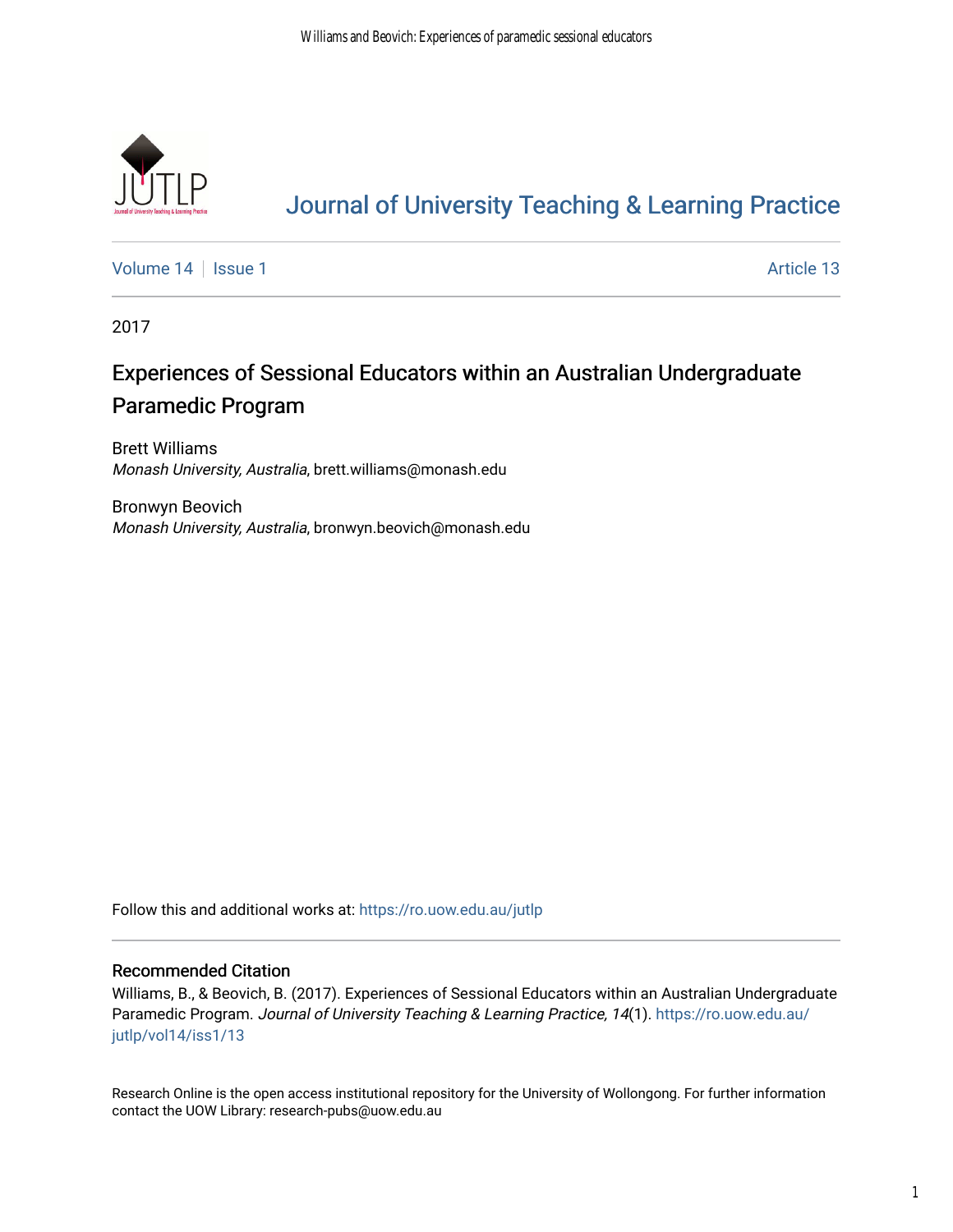## Experiences of Sessional Educators within an Australian Undergraduate Paramedic Program

## Abstract

Background: The use of casual staff within the university undergraduate educational setting is a widespread phenomenon worldwide. However a lack of understanding exists regarding experiences of recruitment, support, professional development and other perceived professional needs in this area. Although previous studies of the experience of sessional educators have been reported in the literature, this is the first to describe experiences within the paramedic discipline.

Objectives: To explore the experiences of sessional educators in an undergraduate program within the paramedic department of a university in Melbourne, Australia.

Methods: A qualitative methodology was used that involved 10 semi-structured interviews with a purposive sample of sessional paramedic educators. Data collected from the interviews were thematically analysed to identify major issues from interview transcripts. The study was conducted in the paramedic department of a major university located in an outer metropolitan area of Melbourne, Australia.

Results: Interview analysis identified five key themes of the sessional paramedic educator experience: informal processes, program inconsistencies, preparation for teaching, connection and support, and, educator benefits.

Conclusion: This study fills a gap in the literature by describing the experiences of paramedic sessional educators, which was previously unreported. Many of the experiences expressed were commonly reported in the literature from other disciplines. Although the experiences was generally described as positive, the study identified a need for targeted support of these individuals, including formalisation of employment procedures, encouraging the open and timely transmission of information, as well as provisions for performance feedback and professional development.

### Keywords

paramedic, casualisation, professional education, staff development, allied health personnel, emergency medical technicians

This article is available in Journal of University Teaching & Learning Practice: [https://ro.uow.edu.au/jutlp/vol14/iss1/](https://ro.uow.edu.au/jutlp/vol14/iss1/13) [13](https://ro.uow.edu.au/jutlp/vol14/iss1/13)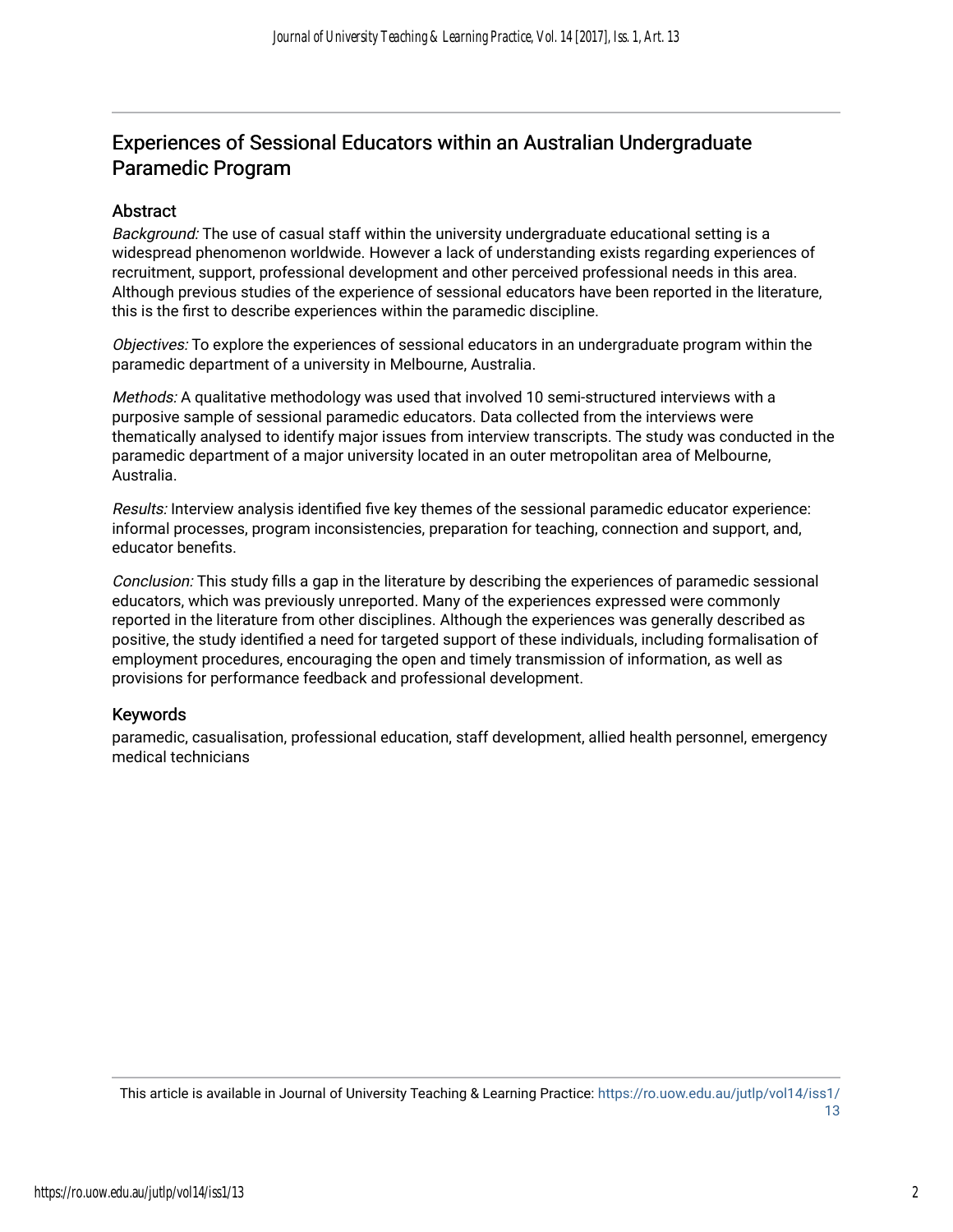## **Introduction**

Higher education has undergone an enormous transformation over the past few decades (Bradley et al. 2008; Bolden et al. 2012). A component of this change, both in Australia and internationally, has been the increasing casualisation of education professionals (Bryson 2013; May, Strachan & Peetz 2013a). Historically, higher education has been primarily delivered by staff in ongoing or tenured positions; however, higher education has become increasingly reliant on casual or "sessional" educators, otherwise known as "contingent" faculty in the United States (Nadolny & Ryan 2015; Baldwin & Wawrzynski 2011). These sessional workers have been described as "any higher education instructors not in tenured or permanent positions, and employed on an hourly or honorary basis" (Percy et al. 2008, p. 4). This gradual transformation in the labour force has resulted in an estimated 40-50% of university teaching in Australia being performed by individuals employed on a casual basis (Percy et al. 2008), which is a far higher percentage than the 19% of casual employees in the entire workforce (Australian Bureau of Statistics 2011). Extensive use of a contingent or casualised workforce in higher education has also been documented in the United Kingdom (Bryson 2013), United States (Baldwin & Wawrzynski 2011), Canada (Puplampu 2004) and Europe (Musselin 2013), and the reversal of this trend is seen as highly unlikely (Burgess et al. 2008).

In general, casualisation has been facilitated by changes in labour regulations that have reduced barriers to casual employment, as well as by the relative benefits for employers, including financial, legal and operational advantages (Campbell & Brosnan 2005). Within the higher-education landscape, further explanations for this workforce transformation have also been proposed. For example, the number of university students has risen dramatically in the past few decades without a concomitant rise in permanent university staff (Bradley et al. 2008). Concurrently, additional strain has been placed on the system, with changing demographics within the student population that have heightened demands on education staff. One of the largest changes has been the substantial increase in international student numbers in Australian universities, which rose from 8.5% of the total student profile in 1996 to 26.5% in 2007 (Bradley et al. 2008). Teacher recruitment to meet the demands of the increase in both student numbers and diversification of the student body has primarily come through increased employment of sessional teaching staff (Coates et al. 2009).

In addition, government funding to Australian universities has also fallen considerably (Brown et al. 2008), resulting in Australia having one of the lowest levels of public funding for university-equivalent tertiary education among the OECD countries (Universities Australia 2015). Casualisation of the academic workforce is a financially attractive option for universities to function under tight fiscal constraints and the relatively high cost of full-time academic staff, such as large overheads and on-costs. The extent of the potential cost saving is illustrated by one faculty in an Australian university that estimated a saving of \$2 million annually through the casualisation of its teaching staff (Marshall 2012). The cost saving offered by casualisation has also been acknowledged internationally (Noble 2000; Bryson 2013).

Previous research has identified many issues of concern for sessional staff, including insecurity, lack of such rights and benefits afforded to ongoing employees such as sick leave entitlements, professional-development activities, experience-based incremental promotion, and basic provisions such as office space and computer access (Burgess et al. 2008; Bryson 2013; May et al. 2013a). Despite these potential disadvantages, many sessional staff accept sessional employment for an extended time and report enjoyment from teaching and interacting with the students (Dixon et al. 2015; Bryson 2013).

Sessional teachers are often drawn from clinical or other professional areas, and bring with them a valuable level of knowledge and expertise. However, most are recruited through personal contact and or word-of-mouth (Brown et al. 2008; May, Peetz, & Strachan 2013b), rather than the more rigorous process of formal advertisement and interview that non-casual staff are required to navigate. As a result, some questions have been raised with respect to quality assurance in educational delivery by sessional educators (Coates et al. 2009; Percy et al. 2008).

These issues can affect paramedic university programs, which continue to grow in popularity around the country. At present, there are 20 accredited university paramedic programs in Australia (Council of Ambulance Authorities Incorporated). Given the competency-based and vocational nature of these programs, sessional teachers are vital to the success of each program. They provide important clinical expertise, and in many cases, provide clinical credibility from local emergency-based ambulance services such as Ambulance Victoria. The sessional educators participating in this study were primarily paramedic clinicians who were employed on a part-time basis to facilitate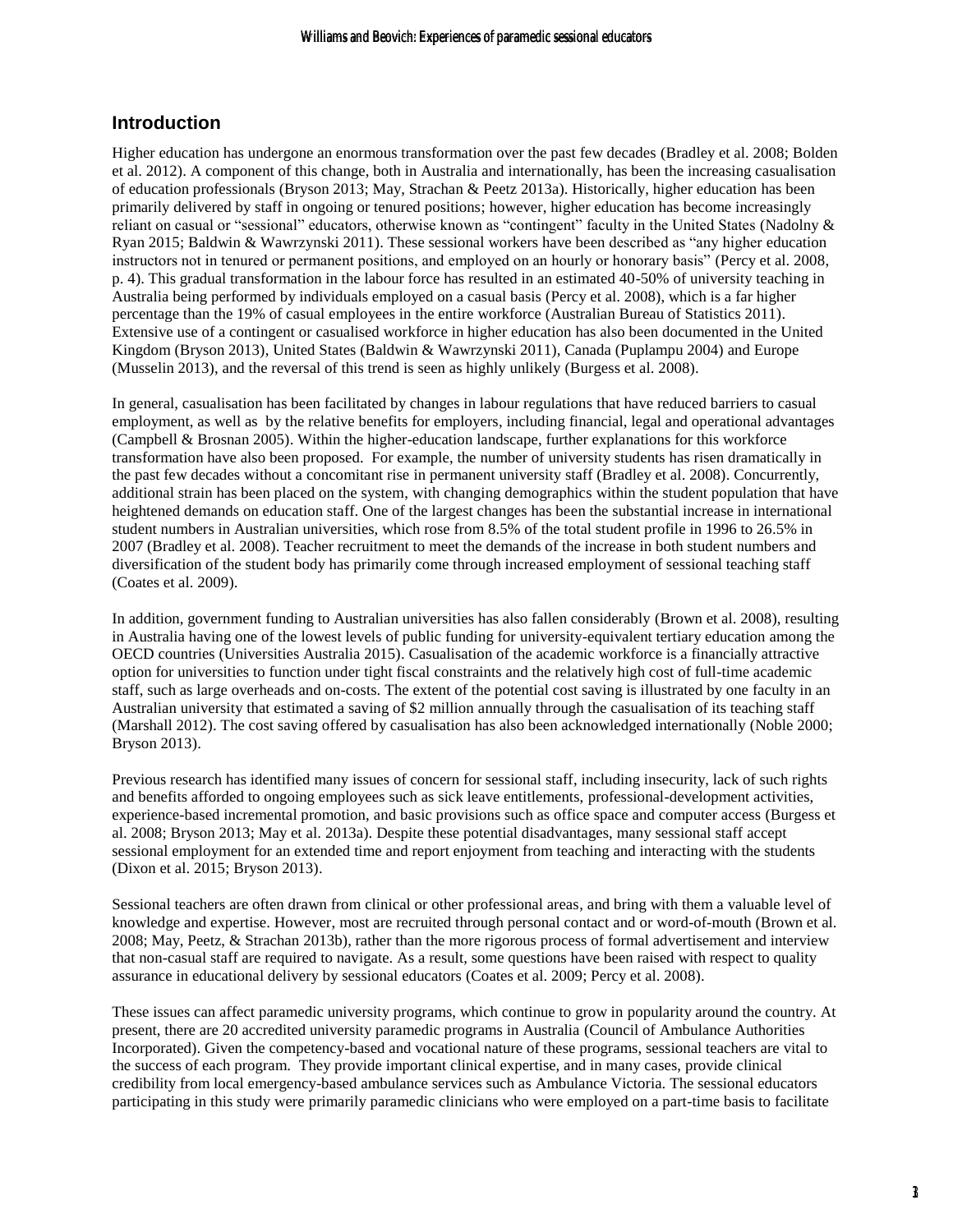tutorial-type activities. However the existing literature focuses less on these clinician-teacher sessionals and more on sessional educators who aspire to become academics.

While the paramedic department in the Australian university examined in this study orientates all sessional teachers before they begin teaching within programs, very little is known about their experiences and professional needs as sessional teachers. Such areas are yet to be explored in the paramedic discipline, and therefore this study will contribute new knowledge and inform recommendations for best practice for paramedic sessional teachers.

## **Methods**

This exploratory pilot study was undertaken within a qualitative framework.

#### *Participants and procedures*

A purposive sample of sessional teachers employed to teach in an undergraduate paramedic program within an Australian university were invited to participate. Sampling in this manner sourced participants with valuable knowledge of the subject matter (Devers & Frankel 2000). Emails were sent to these individuals inviting them to take part in a semi-structured interview lasting for approximately 30 minutes, exploring their experiences of working as a sessional educator. The interviews consisted of demographic questions, as well as questions inviting experiential reflection of recruitment, orientation and working as a sessional educator. Through this process, views on work preparedness, professional support and development, relationships and communication were explored. The interviews were conducted via telephone, as interviewees found this method universally more feasible to schedule alongside their shift work, and it has been found to be an appropriate method for use with semi-structured interviews (Cachia & Millward 2011). Interviews were performed during December 2015 and January 2016 by a member of the research team with no prior professional relationship to the interviewees, audio recorded, transcribed verbatim by an external transcribing service and de-identified by pseudonym prior to analysis.

#### *Data analysis*

Based on a thematic-analysis approach (Braun & Clarke 2006; Braun et al. 2014), the transcripts were read multiple times to determine recurring content and subsequently coded, enabling prevalent themes to be identified. This approach was chosen to provide a rich description of responses to the questions concerning educator experiences. The members of the research team reached consensus on the identified themes, and on data saturation, which was deemed to have occurred after 10 interviews, as no further themes were being identified. QSR NVivo 10 was used to organise the data and assist with this process.

#### *Ethical considerations*

All participants completed a written consent prior to participation. Ethics approval for this project was granted by the University Human Research Ethics Committee.

## **Results**

#### *Participants*

Thirty-six sessional educators were invited to participate by email, and consenting individuals were interviewed by one of the members of the research team with no other individuals present in the interview room. These interviews ranged from 25:18 to 48:12 minutes in duration, with a mean length of 36:18 minutes. Ten people were interviewed, the majority of whom were male (7); participants' ages ranged from 25 to 52 (mean 37.5 years of age). Approximately half the interviewees (6) had dependent children; similar numbers had worked as a paramedic for an average of 14 years (range 3-45 years) and worked as a sessional educator in the paramedic department for an average of just over 3.5 years (range 0.5-10 years). Only three individuals had formal postgraduate educational qualifications (Certificate IV in Education and Training, Graduate Certificate in Health Professional Education and Bachelor of Education). However, all of the interviewees had some level of previous practical experience in education, ranging from personal fitness training to on-road clinical paramedic instruction. All but one were involved primarily with practical education sessions, and two individuals took part in the grading of student work.

#### *Results*

Five key themes were identified from analysis of the interviews: informal processes; program inconsistencies; preparation for teaching; connection and support; and educator benefits.

- *1. Informal processes*
- a) Communication and feedback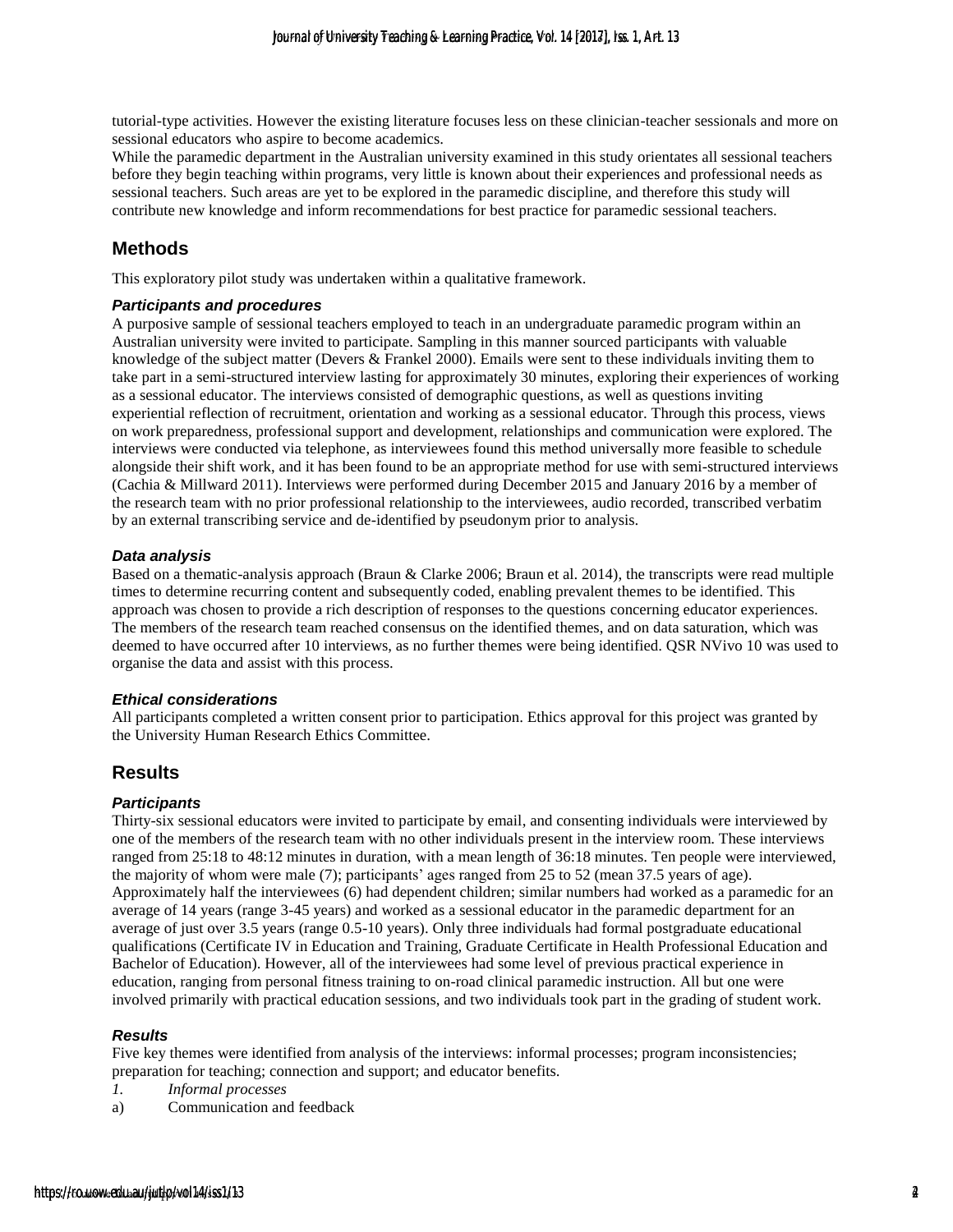Although many interviewees mentioned that they felt valued and were often thanked informally by academic staff for their efforts, there was a distinct lack of constructive feedback on their teaching performance:

*They certainly appreciate you going in and teaching their unit and that sort of thing, but I haven't received any formal or even any loosely informal feedback on my performance, or what I can do to improve, or what I need to stop doing.* (Tony)

This lack of feedback often led to feelings of uncertainty regarding their teaching capabilities or performance, and to feelings that there was a necessity to learn on the job through trial and error.

*I wasn't sure that I was doing it right at that time…I just needed someone to say, "Yes, that's right. That's what we want."* (Clair)

It was also mentioned that the majority of feedback received was in an informal manner from the students, not staff, who:

*…will give…it in, you know, body language, and they give it in a look here, they give it in how much you can see them enthused about what you're doing.* (Bob)

#### b) Recruitment

Recruitment processes were reported as universally informal. However, participants expressed no disgruntlement, just a sense of acceptance of the process. Employment in a sessional position was mostly the result of informal communication and personal contact, including chasing up information themselves:

*It was kind of through word of mouth more than anything.* (Tony) *I hadn't seen a position advertised, I just approached it just to see….* (Anna)

#### *2. Program inconsistencies*

a) Inconsistent expectations and delivery of course information

There was much discussion regarding the need for more consistency in information about where the students are in their studies with regard to the curriculum, as well as departmental expectations. That is, what have the students previously been taught and to what level they should be expected to operate educationally? There seemed to be little such information:

*…understanding where the students are at with their studies, and sometimes it's really hard to have a quantitative list of expectations. Sometimes you have to go and do a few sessions…to get a feel for what to expect from them….* (Frank)

This was supported by a suggestion that:

*…all of the sessionals [needed to be] on the same level with our expectations [of] where the students should be and what our – I guess what level they need to be at week to week and where we're trying to get them at the end.* (Harry)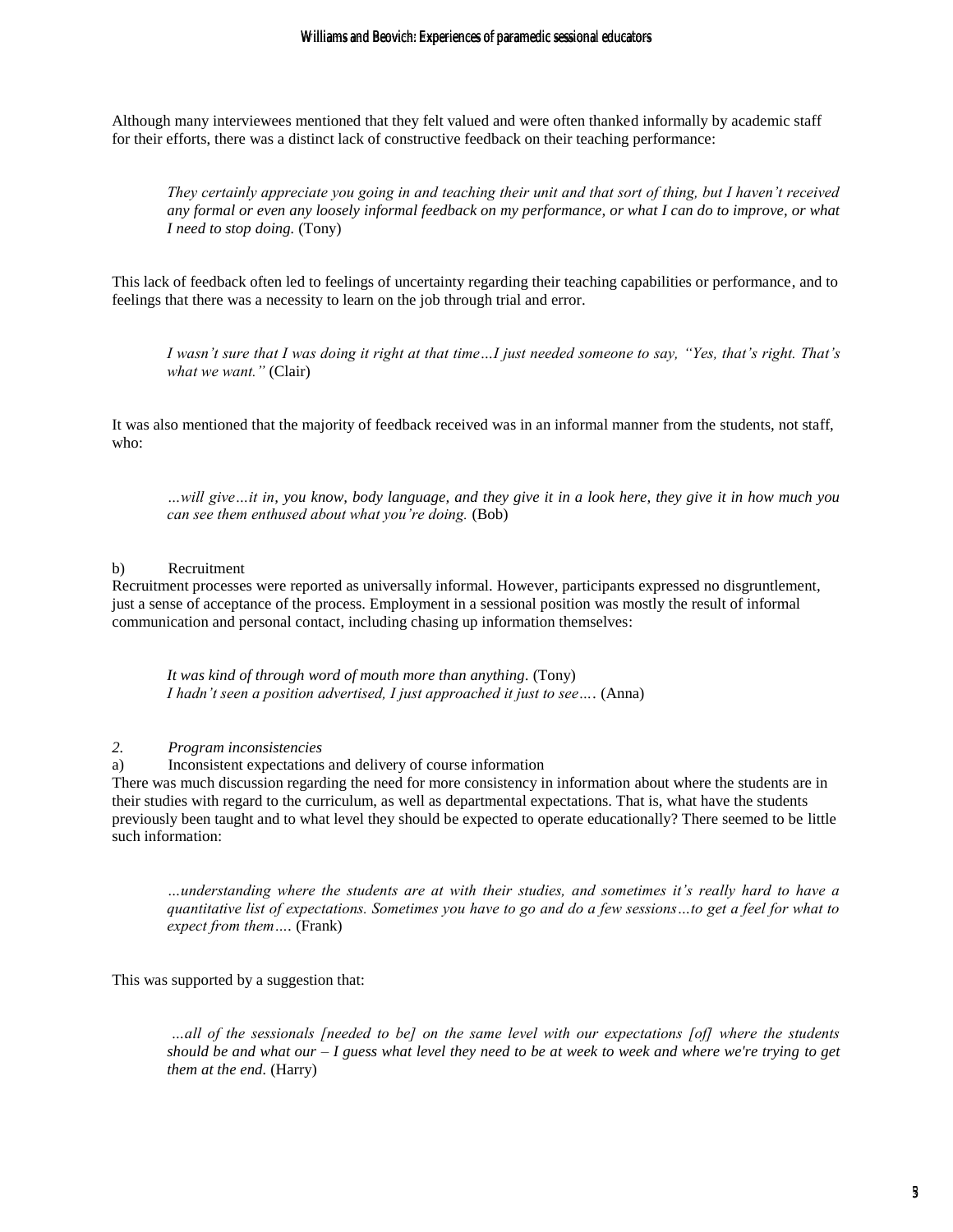b) Lack of continuity of educators

As a consequence of the casual nature of sessional educators' employment and paramedics' limited availability to work as educators when it fitted around their on-road paramedic shifts, some courses were taught by various people, resulting in a lack of continuity.

*Walking in and out of tute groups or classes, you rarely get the same group of kids. You don't really know which ones are the strengths and which ones are the weaknesses. It does become quite difficult sometimes.* (Tony)

- *3. Preparation for teaching*
- a) Pre-existing qualifications/experience

Most sessionals did not have formal education qualifications. However, all had some form of practical education experience, which was perceived to assist in the sessional role.

*It was mainly the background I already had [in] dealing with students, and providing an educational role. Perhaps if I didn't have that experience I probably wouldn't have felt as prepared.* (William)

However, one respondent shared that he:

*…probably wasn't really qualified to teach even in a practical sense very well.* (Tony)

#### b) Preparation provided by the workplace

All sessional educators in the paramedic department involved in this study participated in an induction day at the start of each academic year. There was mention that the induction day was primarily an introduction to the university and didn't provide much information on teaching. This perceived lack of educator training is illustrated by the following comment:

*…there should be some sort of training day, especially for the new sessionals…on how to teach… how to get the concepts across…and even to get some guidance on how [University name] permanent staff teach and how they try to get their message across....* (Tony)

Observation of other educators was suggested as a method that could be employed to assist in learning how to teach:

*I think having them shadow other sessionals would probably be a good way to introduce them into the role and then over a few sessions they gradually take more responsibility and eventually they're running their own.* (Anna).

This is especially relevant when:

*…not every sessional [is] necessarily aware of how to teach.* (Bob)

Comments on the level of day-to-day preparation provided to sessional staff were mixed. Some educators reported receiving sufficient information in a timely manner to assist their teaching: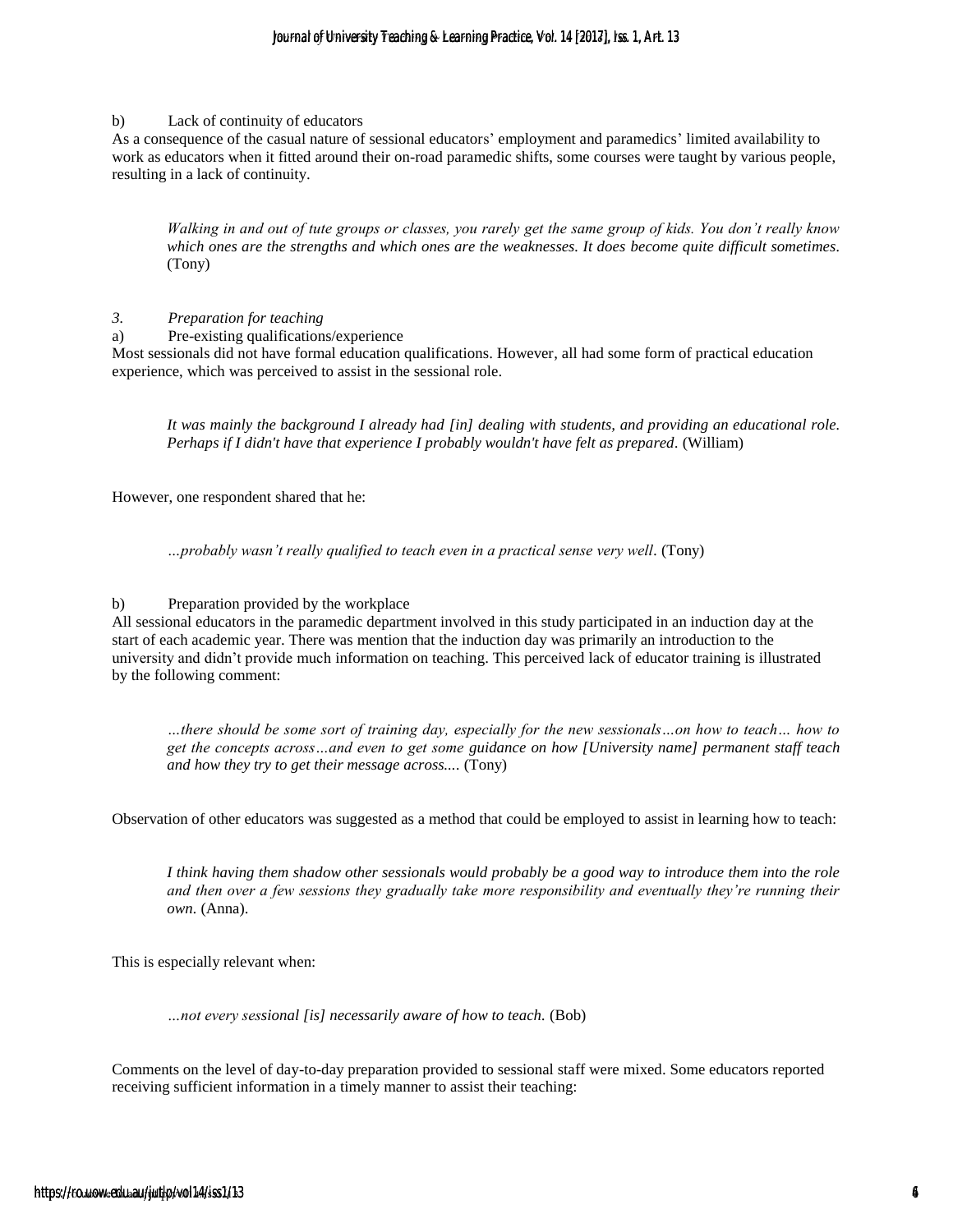*…we got the scripts for what we had to fulfil, like the scenarios that they wanted to do and the outcome they wanted to achieve with the students. So that communication was really, really good.* (Trevor)

However, sessionals often reported difficulty in obtaining the information required for the smooth running of their class:

*I guess one of the common complains that sessional staff would have, is turning up to sessions without content knowledge of what's going to be delivered that day.* (Frank)

- *4. Connection and support*
- a) Staff relations

Most reported having a good working relationship with the academic staff and were not aware of sessionals being treated in an unfair manner:

*I don't hear much negativity in the background. I rarely hear anyone putting anyone else down, especially from staff members…I feel like there's a lot of respect each way.* (Tony)

A few interviewees mentioned that this positive relationship may stem from the fact that many of those involved had previously worked with each other clinically:

*I mean, most of the sessionals there have worked on road and ambulance and still do casually. So they're quite well known. I've never had any issues with anybody there.* (William)

#### b) Connection to workplace

Feelings of connection to the workplace were varied. Some individuals felt a strong association with the university and felt that they were "sort of accepted as part of the crew…like part of the team, I guess*"* (Harry), whereas others felt quite detached from the workplace:

*…you definitely did not feel like part of the core group, and that seems reasonable being [due to] the fact that we were casual potentially in the way we turned up…yes, I felt just blind to what the department was doing.* (Frank)

Some viewed this disconnect as an inevitable part of the sessional experience:

*You come in to do what you need to do and move on…sometimes you're not privy to all the information, so therefore, don't be upset when you're not told.* (Trevor)

#### c) Professional development and academic support

None of the individuals had taken part in any professional development, apart from the induction day, while working as a sessional educator. Some had seen opportunities, but had chosen not to participate.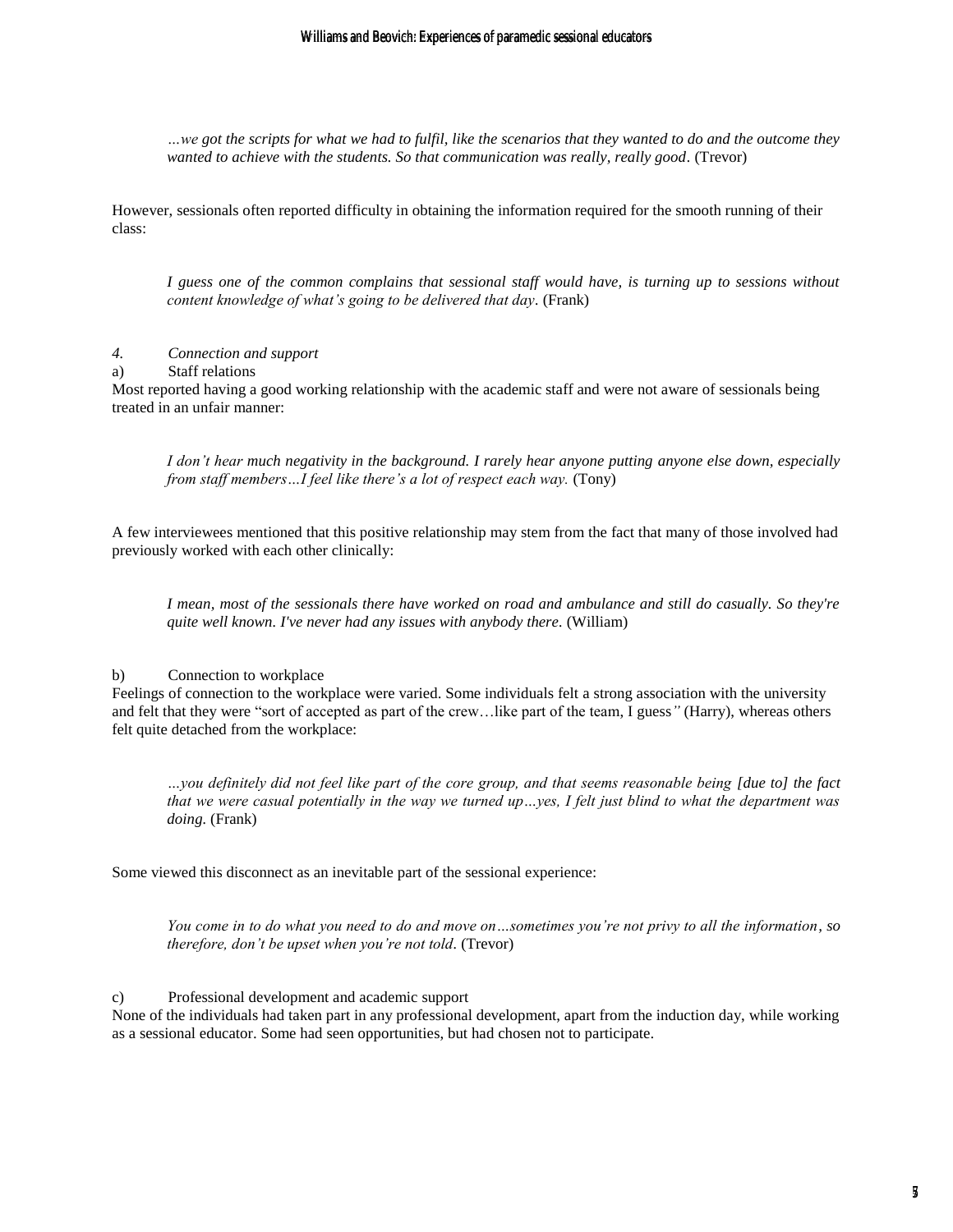#### Journal of University Teaching & Learning Practice, Vol. 14 [2017], Iss. 1, Art. 13

*I have not taken part, and I'd say I initially might have been a little bit lacking in the fact that I do see [university]-wide things that just come through my email and I have not actively pursued any of them.* (Frank)

Paradoxically, most expressed an interest in taking part in any future professional-development opportunities offered. However, most commented that their topic preferences were education and communication strategies:

*…like lecturing and tutoring and ways to improve or engage…. I think that would be beneficial. Like, how to actually deliver sessions….* (Anna),

*Just a refresher on different ways to approach a debrief, giving that feedback, and that feedback verbally and in writing.* (Clair)

*5. Educator benefits*

#### a) Enjoyment

A benefit for many of the educators was the enjoyment they received from teaching the students, even though the financial rewards were not as great as working clinically:

*…we wouldn't be doing it if we didn't enjoy it, and I think that's the important thing. I think I find most of the sessionals, they enjoy it, although it's not for the money.* (Andrew)

#### b) Personal professional development

Another much cited benefit of sessional teaching was that it was a way of staying current with information and continuing to develop professionally.

*Selfishly, the positives were my own personal development as both being a teacher and covering the content, so there was the intrinsic motivation and benefits.* (Frank)

#### c) Casual nature of the work

The casual nature of the work was generally seen to be positive in the paramedic setting. All but one of the interviewees were primarily employed as on-road paramedics on shift work. As a result of this, the occasional nature of the educator role meant that they were able to schedule sessions around their clinical roster.

*So I would never be able to commit to permanent days or anything like that because it's simply impossible with the rotating shift roster.* (Wendy)

## **Discussion**

This study examined the experiences of sessional educators within a paramedic department of an Australian university. Although studies of sessional educators have previously been conducted at universities, both in Australia (Strachan et al. 2012; Ryan et al. 2013; Brown et al. 2008) and internationally (Bryson 2013; Ott & Cisneros 2015; Kezar & Sam 2010), this is the first study known to the authors to specifically report on paramedic sessional educators; it thus provides important data on a rapidly growing profession in higher education. Paramedic sessionals primarily work concurrently as health professionals, and as such may bring their clinical expertise into the classroom. A similar clinician-teacher model is often employed in other fields of health professional education (Andrew et al. 2010; Knott et al. 2015; Tremblay et al. 2001; Jafri et al. 2007). These "industry experts" typically have a different professional background compared with those sessionals who are "aspiring academics" (Kimber 2003). However,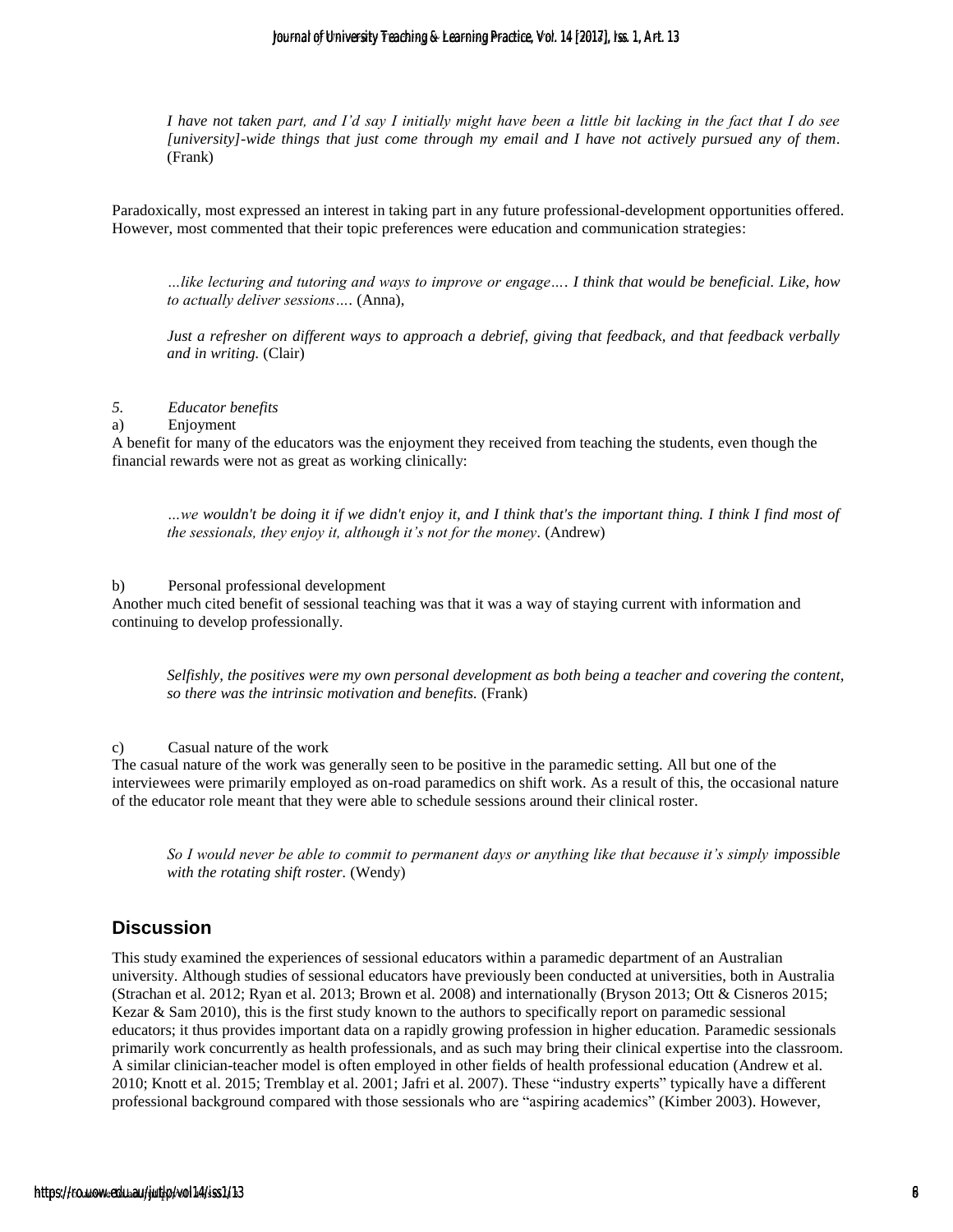the results of this study, along with the existing literature, indicate that these distinct groups of sessional educators encounter similar workplace issues (Bevan-Smith et al. 2013; Brown et al. 2013; Dixon et al. 2015).

The present study highlighted the predominance of informal processes associated with working as a sessional educator. Employment opportunities were universally reported as casual in nature and were dependent on previous professional connections, word-of-mouth and personal contact, rather than in response to formal employment advertisements. The casual nature of gaining employment has been a consistent finding within the literature internationally (Brown et al. 2008; Kezar & Sam 2010). In the Australian context, a recent study of 2,918 university sessional teaching staff supported this study's findings regarding the informal nature of obtaining sessional positions, with 83% finding work through personal contact (Strachan et al. 2012). The pervasive informality is suggestive of a short-term, reactive response to employment that has the advantage of being flexible, but the disadvantages of being precarious, impermanent and fragmented.

This is in contrast to the formal processes of advertisement and interview usually involved in obtaining ongoing employment, and thus has led to some authors questioning quality assurance in the sessional-teacher workforce (Coates et al. 2009; Percy et al. 2008; Halcomb et al. 2010). Moreover, the Tertiary Education Quality and Standards Agency in Australia has commented that a largely sessional workforce has the potential to be a risk "relative to the provider's ability to deliver quality educational outcomes for all its students" (Tertiary Education Quality and Standards Agency 2012).

A casual approach to the communication of subject matter and educational expectations was also highlighted. These concerns support other studies that have commented on the frustration experienced by sessionals, who often receive teaching material too late for classroom preparation (Dixon et al. 2015), and the overall need for better access to information (Brown et al. 2013). The need for processes to improve the timely access to information required for classroom preparation and for consistency in educational expectations between staff members was seen as very important to enable successful execution of their role.

The present study highlighted a lack of formal feedback on performance as an educator, with many participants describing having to learn the role on the job, and feeling uncertain as to whether they were doing well or not. As well as insufficient performance appraisal, this study's results indicate that there is a very low level of engagement with professional-development activities. These were primarily generic development activities offered to the general university staff, such as occupational health and safety matters. However, there appeared to be substantial interest in more-specific activities, especially those relating to teaching methods and strategies to deal with difficult or challenging communication situations. Common suggestions were focused on such topics as approaches to assist with student engagement, delivery of information, or how to best communicate with an under-performing student. These findings are comparable with other recent studies. For example, a recent study investigated the professional development needs of 439 sessional tutors from a large, research-intensive Australian university (Bevan-Smith et al. 2013). The faculties surveyed were Social and Behavioural Sciences, Engineering, Architecture and Information Technology, Health Sciences, Natural Resources, Agriculture and Veterinary Sciences, Business, Economics and Law, Science and Arts. The results highlighted a considerable degree of commonality of professional-development needs between the different faculties, and indicated that development in the areas of student assessment and feedback were highly valued throughout the university (Bevan-Smith et al. 2013). These findings are also supported by a study of nursing sessional educators, with development in classroom management, teaching and assessment skills amongst the areas requiring improvement (Dixon et al. 2015).

Many of the studies in this area report that sessional academics express feelings of marginalisation and isolation (Ryan et al. 2013; Brown et al. 2013; Dixon et al. 2015). Although feelings of disconnection from the university and staff were expressed by some in the present study, most participants felt that relationships between ongoing and sessional staff were positive, as was the general experience of their position. Both research and anecdotal descriptions imply that the experience of sessional educators may be quite different depending on "local context and practice" (Bryson 2013). In the present study, it emerged that many of the sessionals had some degree of previous professional relationships with academic staff while in a relatively small clinical area, and that this may have facilitated shaping their experience in a positive manner.

Sessional university employment is often seen as a choice only a minority of individuals would make (Junor 2004; Gottschalk & McEachern 2010); however, it was the preferred mode of engagement for the majority of paramedic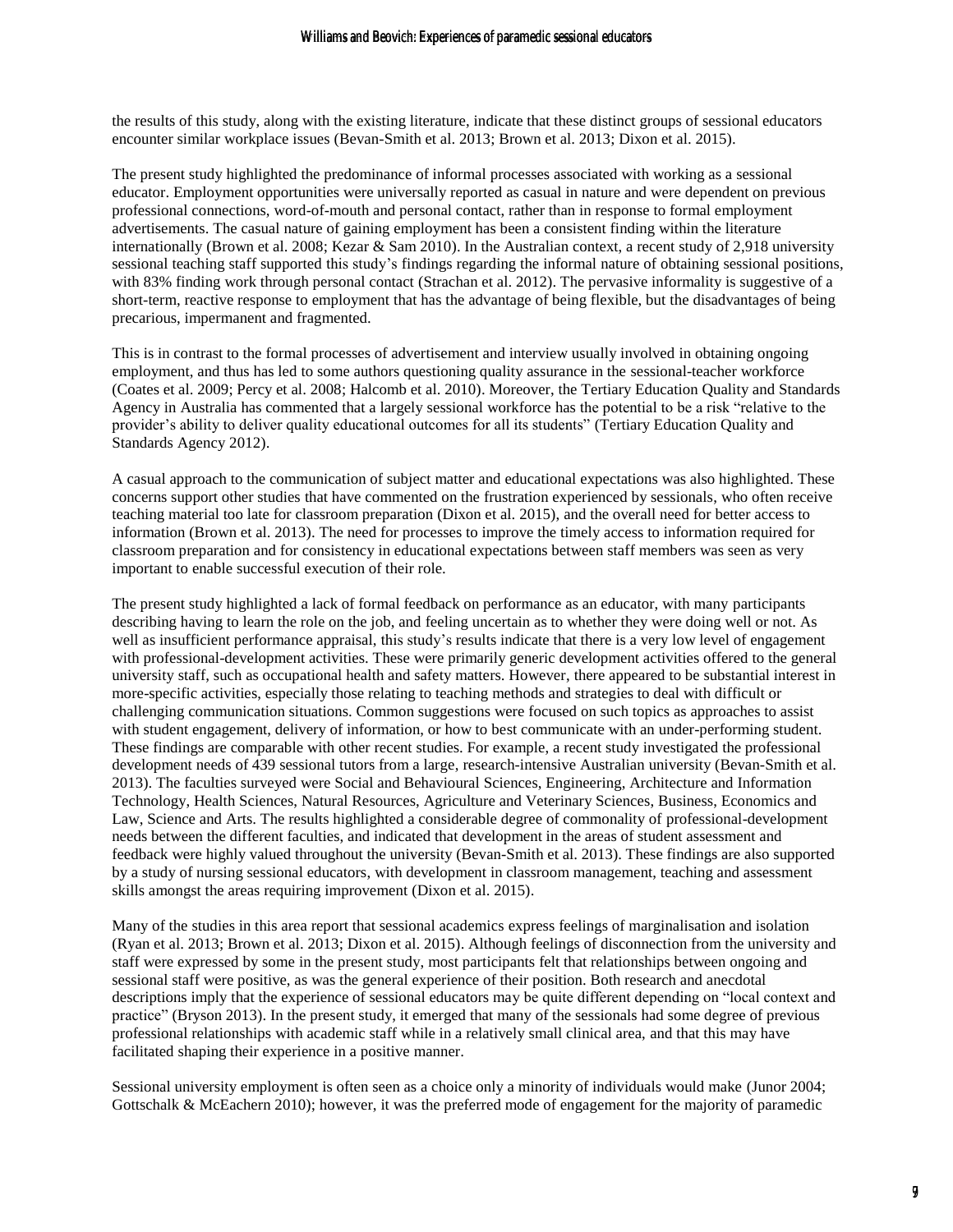sessional academics. For most it was their secondary employment, with clinical on-road duties as their primary occupation; they viewed the ability to schedule extra work around paramedic shifts as a positive. This preference for casual work by those with concurrent clinical or other work has been reported elsewhere (Junor 2004; Dixon et al. 2015). However, the situation appears to be different from most cohorts of sessional academics reported in the literature, where often the only mode of employment available is on a casual basis, with many having frustrated hopes of progressing to an ongoing university position (Strachan et al. 2012).

Overall, the need for institutional and local support of casual educators was highlighted in terms of promotion of effective communication, connection to the workplace, education in teaching methodologies and professional development. Previous recommendations that have been made for casual teaching staff support include introduction of a mentoring program (Fagan‐Wilen et al. 2006; Peters & Boylston 2006; Ziegler & Reiff 2006), a sound orientation program (Peters & Boylston 2006), introduction of awards for excellence in teaching for casual staff (Fagan‐Wilen et al. 2006) and ongoing evaluation of this group's needs (Forbes et al. 2010).

Despite the difficulties that may be encountered as a sessional academic, this study illustrates that paramedic educators find their role can offer certain benefits. Enjoyment was gained from teaching and interacting with the students, their personal professional growth was enhanced through review of curriculum topics and keeping abreast of recent developments and the casual position enabled them to engage in extra paid work around the rotating rosters of paramedic shifts.

#### *Limitations*

This study has some inherent limitations. Although further interviews were deemed unnecessary, as data saturation had been reached and many of the findings mirrored those reported in the literature, the small sample size should still be considered. Researcher bias is also a possible limiting factor. Attempts to minimise this effect were made, as the interviewer was not a paramedic educator and thus had presumably fewer preconceptions about issues that may have been encountered by the interviewees. In addition, only 12 individuals responded out of 36 interview invitations, and 10 interviews were completed.

Therefore a non-response bias, where respondents may have answered questions differently compared with nonrespondents is possible, thus limiting generalisability. Also, the paramedic cohort was drawn from one department in one Australian university. This profession-specific approach is an important step to fill a gap in the literature as well as assisting in the provision of a more complete picture of the overall sessional experience. However, it necessitates caution when generalising the results to other environments.

## **Conclusion**

This study fills a gap in the literature by reporting on the experiences of sessional educators within the discipline of paramedicine. Our results indicate that many of the issues identified by paramedic educators reflect those reported for other disciplines and from other countries. The overlap amongst these issues, as well as between industry experts and aspiring academics, suggests that a generalised approach may be appropriate to provide a supportive framework that can increase the potential for sessional educators to contribute to undergraduate education. Targeted support of sessional educators should include formalisation of employment procedures, a thorough orientation, instruction in education methodologies, encouragement of open and timely transmission of information and provisions for performance feedback and professional development.

## **References**

- Andrew, S, Halcomb, E J, Jackson, D, Peters, K & Salamonson, Y 2010. Sessional teachers in a BN program: bridging the divide or widening the gap? *Nurse Education Today,* 30(5), pp.453-457.
- Australian Bureau of Statistics 2011. *Forms of Employment Australia. Cat 6359.0*, Canberra, Commonwealth of Australia. Viewed 25 November 2015 at
	- http://www.ausstats.abs.gov.au/ausstats/subscriber.nsf/0/FD569F0180EF0C5DCA2579E50014C7D6/\$File/ 63590\_november%202011.pdf.
- Baldwin, R G & Wawrzynski, M R 2011. Contingent faculty as teachers what we know; what we need to know. *American Behavioral Scientist,* 55(11), pp.1485-1509.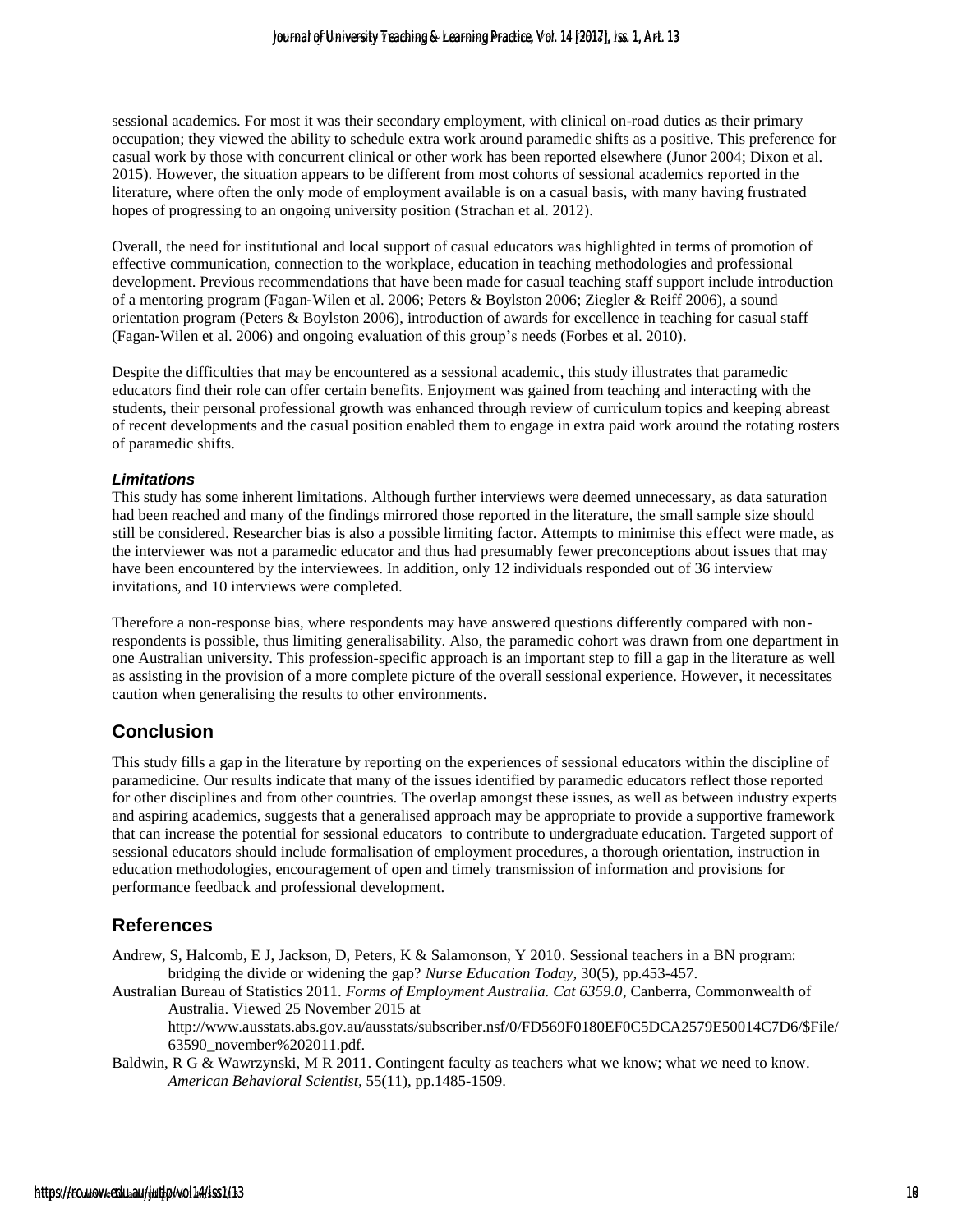- Bevan-Smith, B, Keogh, J & D'arcy, B 2013. Determining the Support Needs of Casual Academic Staff at the Frontline. In Beaton, F & Gilbert, A (eds.), *Developing Effective Part-Time Teachers in Higher Education*, Routledge, New York, pp. 34-44.
- Bolden, R, Gosling, J, O'Brien, A, Peters, K, Ryan, M K, Haslam, S A, Longsworth, L, Davidovic, A & Winklemann, K 2012. *Academic leadership: changing conceptions, identities and experiences in UK higher education. Final Report.* University of Exeter, UK. Viewed 26 October 2016 at https://ore.exeter.ac.uk/repository/bitstream/handle/10871/15098/academic\_leadership\_v1\_19312.pdf?sequ ence=2&isAllowed=y.
- Bradley, D, Noonan, P, Nugent, H & Scales, B 2008. *Review of Australian Higher Education Final Report*. Australian Department of Education, Employment and Workplace Relations, Canberra. Viewed 2 December 2015 at https://www.mq.edu.au/\_data/assets/pdf\_file/0013/135310/bradley\_review\_of\_australian\_higher\_educatio n.pdf.
- Braun, V & Clarke, V 2006. Using thematic analysis in psychology. *Qualitative research in psychology,* 3(2), pp.77- 101.
- Braun, V, Clarke, V & Terry, G 2014. Thematic analysis. In Rohleder, P & Lyons, A C (eds.), *Qualitative Research in Clinical and Health Psychology*. Palgrave MacMillan, London, pp.95-114.
- Brown, N R, Kelder, J-A, Freeman, B & Carr, A R 2013. A Message From The Chalk Face What Casual Teaching Staff Tell Us They Want To Know, Access and Experience. *Journal of University Teaching & Learning Practice,* 10(3).
- Brown, T, Yasukawa, K & Goodman, J 2008. Casualisation of academic work: industrial justice and quality education. *Dialogue (Academy of the Social Sciences in Australia),* 27(1), pp.17-29.
- Bryson, C 2013. Supporting Sessional Teaching Staff in the UK to What Extent is There Real Progress? *Journal of University Teaching and Learning Practice,* 10(3).
- Burgess, J, Campbell, I & May, R 2008. Pathways from casual employment to economic security: the Australian experience. *Social Indicators Research,* 88(1), pp.161-178.
- Cachia, M & Millward, L 2011. The telephone medium and semi-structured interviews: a complementary fit. *Qualitative Research in Organizations and Management: An International Journal,* 6(3), pp.265-277.
- Campbell, I & Brosnan, P 2005. Relative advantages: Casual employment and casualisation in Australia and New Zealand. *New Zealand Journal of Employment Relations,* 30(3), pp.33-45.
- Coates, H, Dobson, I R, Goedegebuure, L & Meek, L 2009. Australia's casual approach to its academic teaching workforce. *People and Place,* 17(4), pp.47.
- Council of Ambulance Authorities Incorporated (CAA) n.d. *CAA Accredited Courses*. Viewed 22 March 2016 at http://www.caa.net.au/paramedic-education/accredited-courses.
- Devers, K J & Frankel, R M 2000. Study design in qualitative research 2: Sampling and data collection strategies. *Education for health,* 13(2), pp.263-271.
- Dixon, K A, Cotton, A, Moroney, R & Salamonson, Y 2015. The experience of sessional teachers in nursing: A qualitative study. *Nurse education today,* 35(11), pp.1097-1101.
- Fagan‐Wilen, R, Springer, D W, Ambrosino, B & White, B W 2006. The support of adjunct faculty: An academic imperative. *Social Work Education,* 25(1), pp.39-51.
- Forbes, M O, Hickey, M T & White, J 2010. Adjunct Faculty Development: Reported Needs and Innovative Solutions. *Journal of Professional Nursing,* 26(2), pp.116-124.
- Gottschalk, L & McEachern, S 2010. The frustrated career: casual employment in higher education. *Australian Universities' Review,* 52(1), pp.37-50.
- Halcomb, E J, Andrew, S, Peters, K, Salamonson, Y & Jackson, D 2010. Casualisation of the teaching workforce: implications for nursing education. *Nurse Education Today,* 30(6), pp.528-532.
- Jafri, W, Mumtaz, K, Burdick, W P, Morahan, P S, Freeman, R & Zehra, T 2007. Improving the teaching skills of residents as tutors/facilitators and addressing the shortage of faculty facilitators for PBL modules. *BMC Medical Education,* 7. Viewed 1 November 2016 at http://www.biomedcentral.com/1472-6920/7/34.
- Junor, A 2004. Casual University Work: Choice, Risk, Inequity and the Case for Regulation. *The Economic and Labour Relations Review,* 14(2), pp.276-304.
- Kezar, A & Sam, C 2010. Understanding the New Majority of Non-Tenure-Track Faculty in Higher Education: Demographics, Experiences, and Plans of Action. *ASHE Higher Education Report,* 36(4), pp.1-133.
- Kimber, M 2003. The Tenured "Core" and the Tenuous "Periphery": The casualisation of academic work in Australian universities. *Journal of Higher Education Policy and Management,* 25(1), pp.41-50.